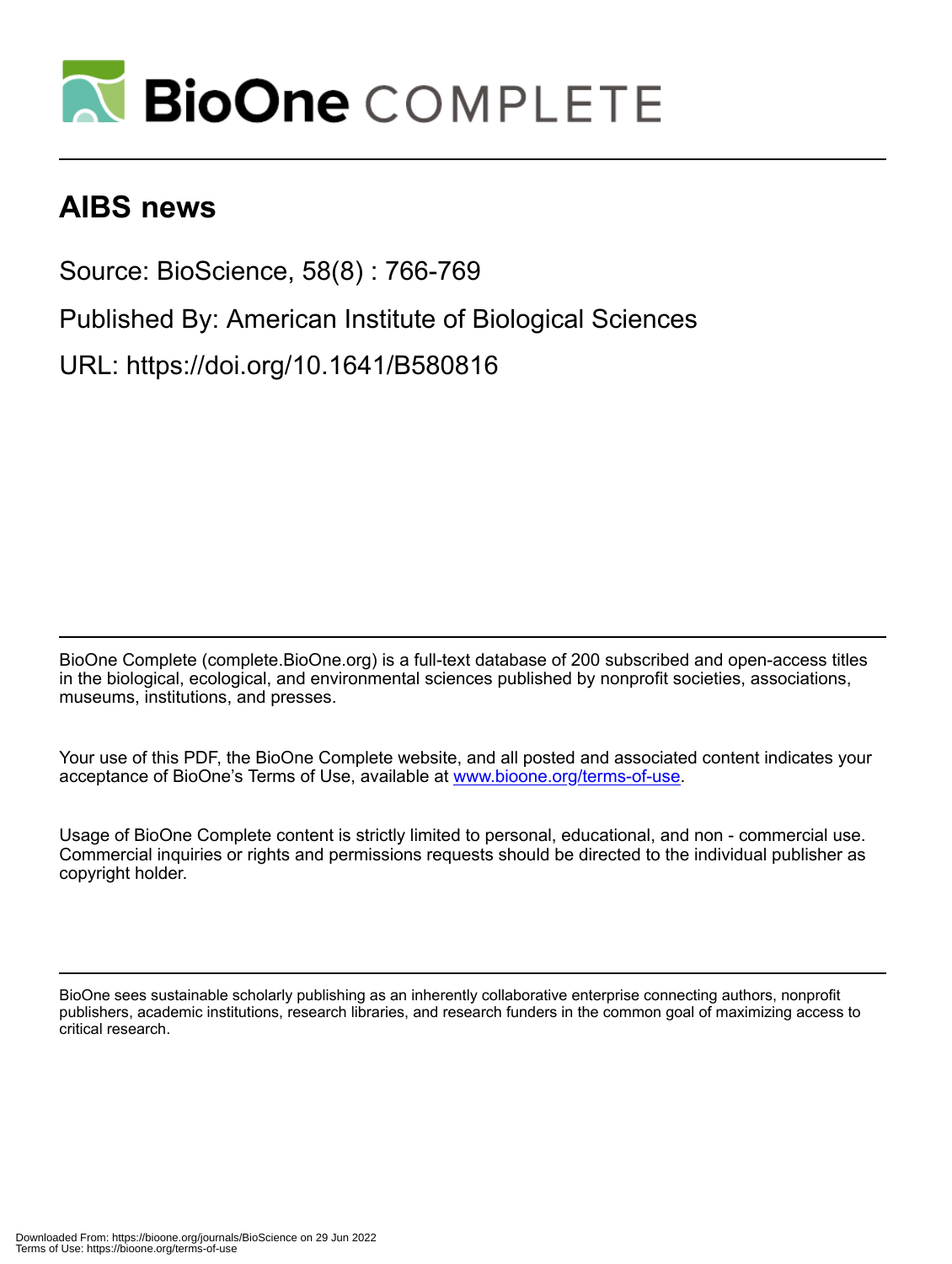# AIBS*news*

SEPTEMBER 2008/VOLUME 58 NUMBER 8

#### Nothing Fishy: AIBS and NSC Alliance Take Icthyologists to **Congress**

On 25 June 2008, the Coalition for National Science Funding (CNSF) held its 14th Annual Capitol Hill science exhibition and reception, "The Path to Innovation: Scientific Discovery and Learning." AIBS and the Natural Science Collections Alliance (NSC Alliance) an AIBS member society—are active members of CNSF.

CNSF is an alliance of more than 100 organizations united by a concern for the future vitality of the national science, mathematics, and engineering enterprise. The coalition supports the goal of increasing the national investment in the research and education programs of the National Science Foundation (NSF) in response to the unprecedented scientific, technological, and economic opportunities facing the United States.

The 2008 reception drew a large crowd, which included members of Congress and their staffs and a number of top NSF officials, including Director Arden L. Bement Jr., Deputy Director Kathie L. Olsen, and Assistant Director for Biology James Collins.

In addition to cosponsoring the exhibition and reception, AIBS teamed with the NSC Alliance to sponsor an exhibit. The AIBS–NSC Alliance exhibit showcased the vitally important role the NSF Biological Sciences Directorate plays in supporting natural science collections–based research and fundamental biodiversity research. The exhibit, presented by John Sullivan and Mark Henry Sabaj Pérez from the Academy of Natural Sciences in Philadelphia, showcased the NSF-funded All Catfish Species Inventory (ACSI). The ACSI research effort also includes principal investigators at the University of Florida, Auburn University, and Cornell University. The \$4.68



*Robert Gropp (left), Mark Henry Sabaj Pérez, Representative Dennis Kucinich (D–OH), and John Sullivan discuss findings from the National Science Foundation–funded All Catfish Species Inventory research project. Photograph: Cristina Sabaj Perez.*

million effort has involved 422 participants in 53 countries.

The ACSI research is one of seven large-scale projects funded by the NSF's Planetary Biodiversity Inventories Program, which seeks to empower international teams of scientists and institutions to assemble a comprehensive framework for understanding Earth's biodiversity through worldwide, species-level inventories of major groups of organisms.

Before the exhibit and reception, Sullivan and Perez met with staff from the offices of Senator Bob Casey (D–PA) and Representative Robert Brady (D–PA). These meetings, arranged by the AIBS Public Policy Office, allowed congressional staff to learn about NSF-funded research being conducted in their state. The meetings were also an important opportunity to remind members of Congress that the NSF is centrally important to the nation's biological research enterprise—providing more than 65 percent of the federal funding for fundamental environmental biology research.

#### Bad Science Education Sanctioned in Louisiana

In recent months, lawmakers in Louisiana have attempted to pass legislation that, according to science education experts, would create a foothold for local teachers to include pseudoscience in the science classroom. The latest challenge to quality science education in Louisiana came in the form of SB 733, the misleadingly named "Louisiana Science Education Act."

Throughout the spring and early summer, local science advocates and national organizations worked aggressively to defeat SB 733, which was initially introduced in the Louisiana State Senate by Ben Nevers, a Democrat and long-time advocate for creationism and "teaching the controversy." The legislation, which was supported by conservative activist organizations such as the Louisiana Family Forum and the Seattle-based Discovery Institute, moved through the legislature with relative ease.

In June, AIBS sent a letter to the Speaker of the Louisiana House and to each member of the chamber urging them to oppose SB 733. The American

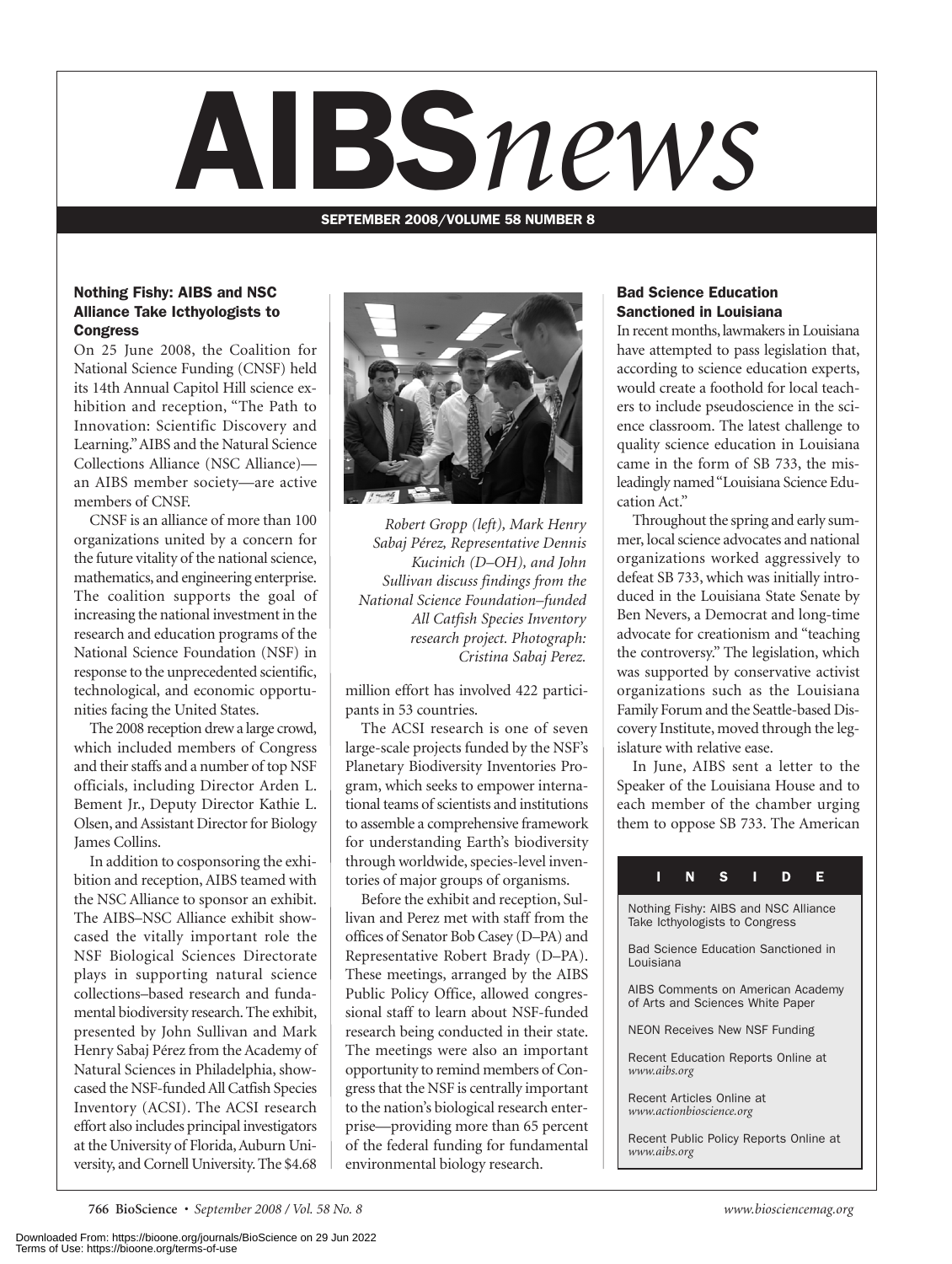Association for the Advancement of Science similarly expressed its opposition to the measure in a commentary in the *Shreveport Times.* Despite these efforts, in addition to the grassroots campaign of the newly formed Louisiana Coalition for Science and Louisiana-based scientists and expressions of concern from conservative writers and religious liberty organizations, the legislation was sent to the governor.

In a last-ditch effort, AIBS and seven member societies sent a letter to Governor Bobby Jindal, a Republican, asking that he veto the legislation. The joint statement is online at *www.aibs.org/ position-statements/.*

Many scientists hoped that Governor Jindal, who received undergraduate degrees in biology and public policy from Brown University, would veto the legislation. Many also thought that since Governor Jindal served as the secretary of the Louisiana Department of Health and Hospitals, he might recognize the folly of signing legislation that would weaken the academic preparedness of Louisiana students wishing to pursue careers in the health and medical sciences. Unfortunately, neither of these experiences informed his decision, and he signed SB 733 on 27 June 2008.

Although SB 733 signals Louisiana's willingness to place politics above education and is an endorsement of bad science education, analysis of the final measure indicates that teachers are not free to simply introduce any "supplemental materials" and "alternative explanations" to accepted scientific knowledge. Supplemental materials must be approved by the state board of education; however, as legal experts with various groups have warned, if nonapproved materials or religious content is introduced into science classrooms, legal action will follow.

#### AIBS Comments on American Academy of Arts and Sciences White Paper

In June, the American Academy of Arts and Sciences released a White Paper titled "Advancing Research in Science and Engineering: Investing in Early Career Scientists and High-Risk, High-Reward Research." With the release of the White

#### How to Contact Us

#### **BioScience**

Display Advertising: *jr@agiweb.org* 703-379-2480, ext. 224

Classified Advertising *jwilliams@aibs.org* 202-628-1500

Online: *www.aibs.org/bioscienceonline*

Permissions: *permissions@aibs.org*

Publisher: *rogrady@aibs.org* 202-628-1500

Submission Inquiries: *tbeardsley@aibs.org* 202-628-1500

Subscriptions: *admin@aibs.org* 703-790-1745

#### AIBS

ActionBioscience.org: *editor@actionbioscience.org*

Education Office: *smusante@aibs.org* 202-628-1500

Executive Director: *rogrady@aibs.org* 202-628-1500

Meetings and Conference Services: *sburk@aibs.org* 703-790-1745

Membership Records: *admin@aibs.org* 703-790-1745

Membership and Community Programs: *spotter@aibs.org* 202-628-1500

Public Policy Office: *rgropp@aibs.org* 202-628-1500

Scientific Peer-Review Services: *sglisson@aibs.org* 703-674-2500

Web/IT Services: *jwagener@aibs.org* 703-674-2500

Paper, the Academy has helped trigger important discussions about the actions required to reinvigorate the US scientific research enterprise. AIBS comments on the final draft of the report can be found online at *www.aibs.org/positionstatements.* A copy of the White Paper is available at *www.amacad.org/ARISE.*

#### NEON Receives New NSF Funding

The Director of the National Science Foundation (NSF) and representatives of the National Ecological Observatory Network (NEON) have completed two Cooperative Support Agreements that will fund the design and development of the NEON project as it prepares for its final NSF review. To complete the NEON construction-ready design and execution plan, \$20.7 million will be used for organizational and project management support. A separate agreement for \$3.8 million will support completion of the construction-ready design for NEON cyberinfrastructure.

NEON is a continental-scale ecological observation platform for understanding and forecasting the impacts of climate change, land-use change, and invasive species on ecology. The NEON science mission is to identify and understand critical continental-scale environmental drivers and ecological responses. The network will support a range of longterm ecological research activities and enhance the capacity of scientists to forecast future states of ecological systems affected by the changing environment.

"New ways of observing provide powerful new ways of understanding the world," said NEON Chief Executive Officer David Schimel. "Just as new sensors have revolutionized medicine, astronomy, and geology, NEON will provide a whole new window on ecological systems."

Design and deployment. Observatory design partitions the United States into 20 ecoclimatic domains using a statistical analysis of ecoclimatic state variables such as vegetation, landforms, climate, and ecosystem performance. Each domain hosts one fully instrumented NEON Candidate Core Site located in a wildland area. Each candidate site will act as a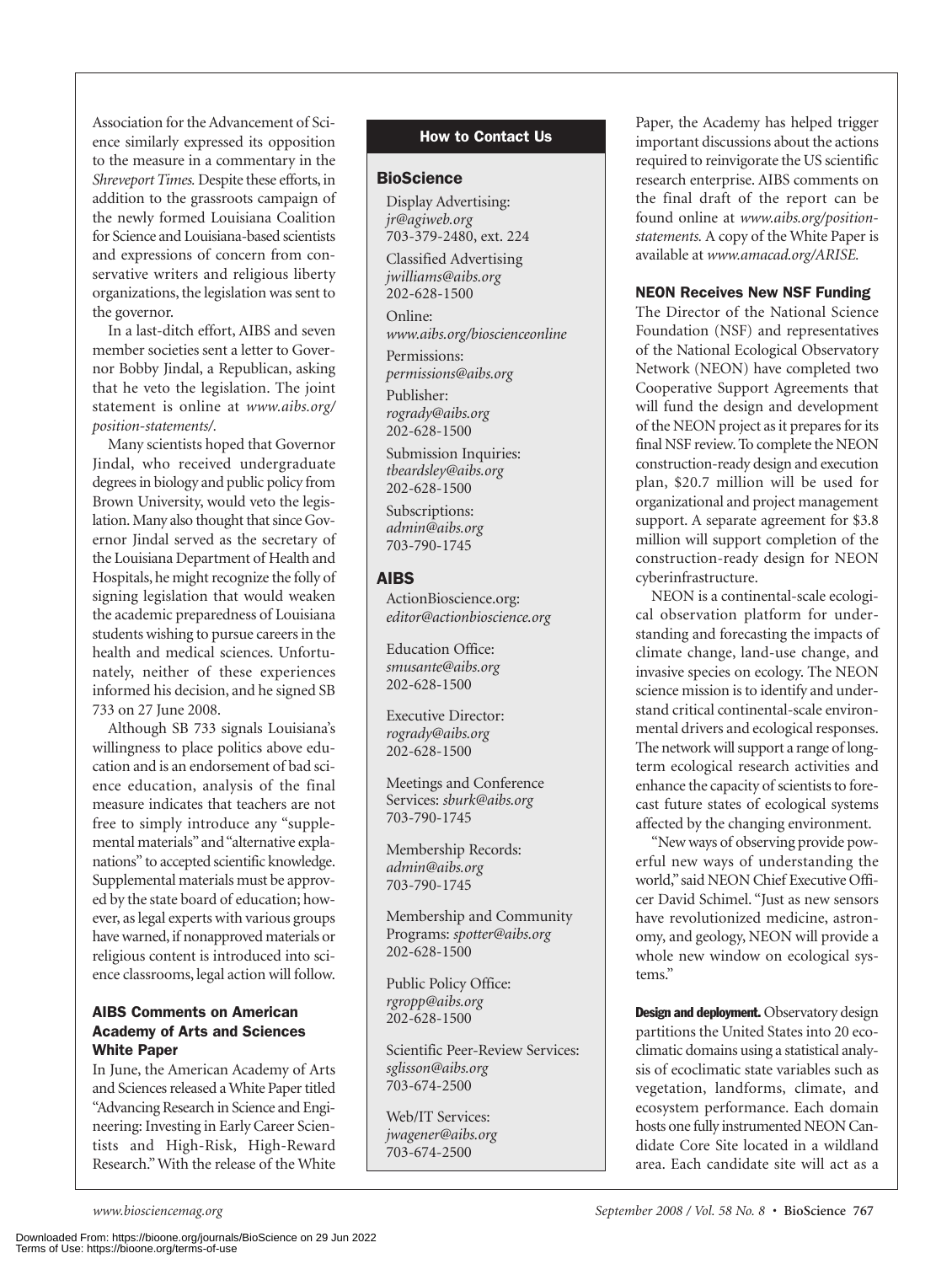detector in the national observatory, sensing a portion of the domain, much as a single detector in a digital camera detects information from a portion of the scene being photographed, while the whole megapixel array creates an image.

NEON will consist of distributed sensor networks and experiments linked by advanced cyberinfrastructure to record ecological data for an estimated 30 years. The observatory will collect data using a complex array of instruments deployed within the 20 carefully selected sites across the continental United States and Alaska, Hawaii, and Puerto Rico. The new NSF funds provide essential support for NEON, Inc., to finish the design and construction plan for the network.

Collectively, the domains represent US ecological and climate variability at the continental scale. Additional relocatable and mobile instruments, as well as airborne observation and land-use analysis capacity, will extend the reach of NEON standardized measurements and increase the usefulness of observatory data to researchers, educators, and policymakers.

"This award will support a team of world-class scientists, engineers, and software developers to complete a detailed, construction-ready blueprint for the implementation of NEON candidate sites, installation of sensors, data acquisition and management software, and the software environment for production of high-level data products and ecological forecasts," Schimel said. "When this design is complete, NEON, Inc. will be ready to build and commission the network on behalf of NSF and the scientific community."

**Experiments.** Two NEON experiments are also planned. The aquatic experiment (STREON) will consist of a suite of instruments deployed in small streams in selected NEON domains. It will focus on aquatic nutrients, simplification of food webs, and extreme events such as drought and floods. STREON will also sample water chemistry, whole stream metabolism, algae, microbes, and fish. The NEON Global Change Experiment currently under development will consist of a rain-in/rain-out manipulation of climate variables, such as temperature and

carbon dioxide. It will also focus on manipulations and investigations of both vegetation and water balance.

"During the next year's intensive design and engineering phase, NEON, Inc. will collaborate extensively with the scientific community to ensure that, as the final design decisions, trade-offs, and options are considered, we make the right decisions to maximize the science return on investment from the network," said NEON Board Chair James A. MacMahon.

Education and outreach. The new NSF funding will enable NEON to rapidly hire additional scientific staff and key senior leaders, including a chief of education and outreach. NEON education and outreach will focus on preparing society and the scientific community to use observatory data, information, and forecasts. Data collected throughout the network will become a resource for broadening public understanding of ecological issues. Decisionmakers will use NEON data to address important environmental issues, such as the spread of invasive species and infectious diseases, and the impacts of a warmer, drier climate in the western United States on water supply and on the frequency and intensity of wildfires.

Students and nonscientists will learn about ecology through user-friendly NEON Web portals. By demystifying science and making it accessible to a variety of audiences, NEON is expected to transform the way people think about their environment and to enhance their knowledge of ecosystems. Citizen scientists will have opportunities to contribute data to the network. NEON education programs will also enable the next generation of scientists to work effectively with continental-scale data, attain new levels of collaboration with their peers, and better communicate ecological science to the public.

Cyberinfrastructure. The nation's current research infrastructure provides glimpses of large-scale, long-term phenomena, but it was not designed to capture them systematically. NEON sensors and cyberinfrastructure will deliver an integrated data resource focused on important US

environmental drivers of ecological change: biotic (biodiversity, invasive spe cies, and diseases); abiotic (geochemistry, hydrology, climate change); and social (economics, land use, and land cover).

A portion of the new NSF funding will support NEON field testing of its sensor networks and cyberinfrastructure—an important step toward delivering the 600 billion annual measurements the observatory will need to create the first continental-scale perspectives of complex ecological change. For more information about NEON cyberinfrastructure, design, and deployment, and a list of candidate core sites, visit *www.neoninc.org.*

#### Recent Education Reports Online at *www.aibs.org*

- Results of a survey on plant pathology education in America: Current status and future challenges
- New assessment database to support research on undergraduate STEM education
- New BioClub for students
- Call for examples: Evolution across the Curriculum project
- AIBS and NESCent cosponsor Evolution Symposium and Education Workshop at NABT Conference
- Teaching resources from the National Evolutionary Synthesis **Center**
- Human Anatomy and Physiology Society Institutes
- No Child Left Behind update
- Department of Education releases new report
- Members of Congress move to improve STEM education
- Fellowship program designed to retain new teachers
- Call for applications from DANS